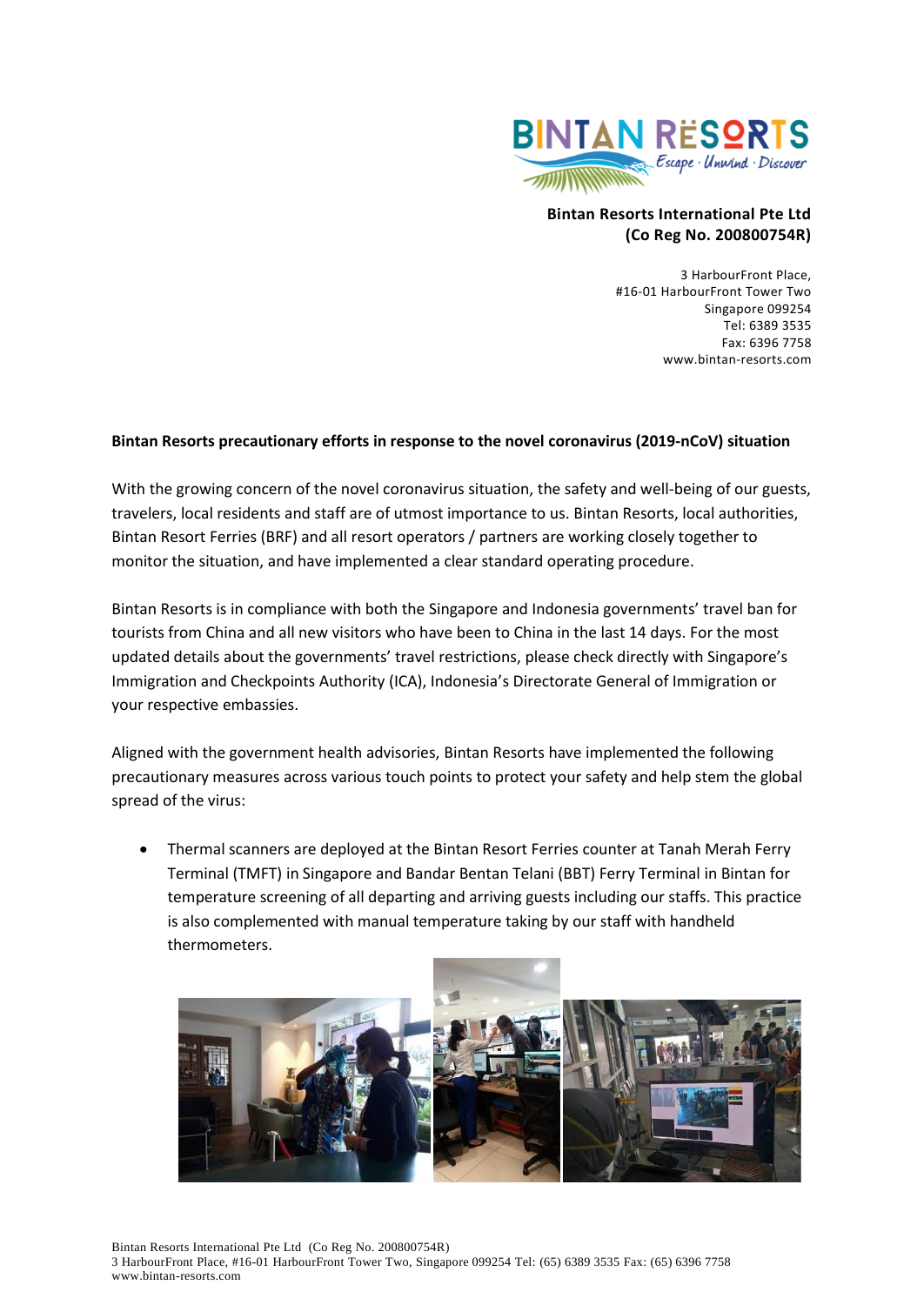- Apart from temperature checks, our staff stationed at TMFT will also look out for those who have symptoms of fever, coughing and flu. They will not be allowed to board the ferry and will be advised to seek medical treatment. BRF are open to defer their travel dates or refund affected passengers as required.
- All passengers are required to submit the completed Travel Declaration Card to the reporting officers at multiple entry points.
- We have increased frequency of sanitation and disinfection of seats, seat trays, toilets, and other surfaces onboard all BRF ferries, which have been equipped with a standard set of sanitization gears in compliance with the interim guidelines provided by MOH and NEA. Additionally, an air disinfectant spray is used onboard. Hand sanitizers are available for guests at various touch points and all toilets in the ferries are equipped with soap and hand dryer.